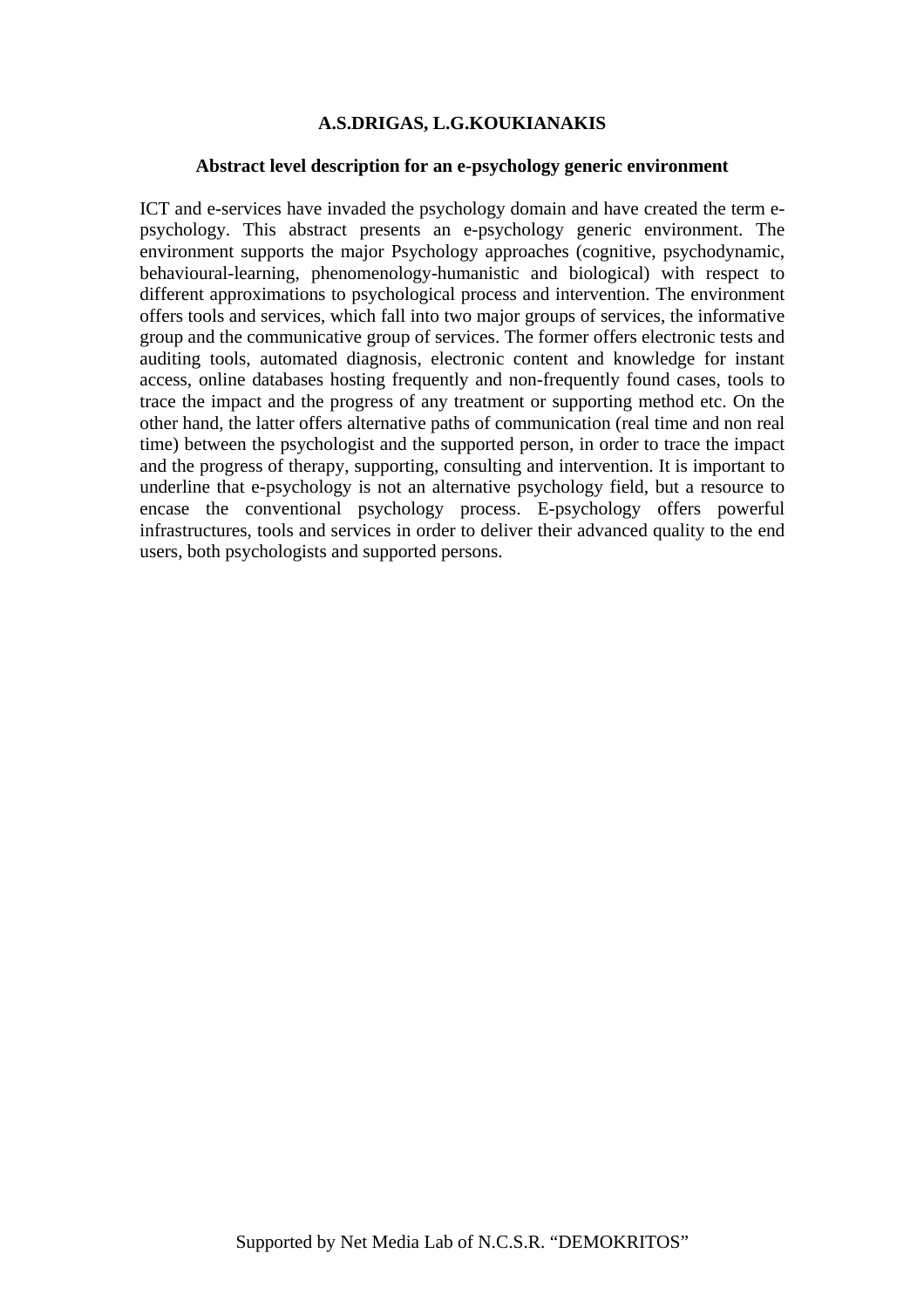

ational **Congress of Applied Psychology** July 16-21, 2006 - Athens, Greece International Association of Applied Psychology Hellenic Psychological Society - Association of Greek Psychologists

Under the aegis of the President of the Hellenic Republic, Mr. Karolos Papoulias

## **"Abstract level description for an e-psychology generic environment** "

Authors: Dr. Athanasios Drigas Mr. Leyteris Koukianakis

Presentation by Dr. Athanasios Drigas Net Media Lab - I.I.T. of N.C.S.R. "DEMOKRITOS"http://imm.demok ritos.gr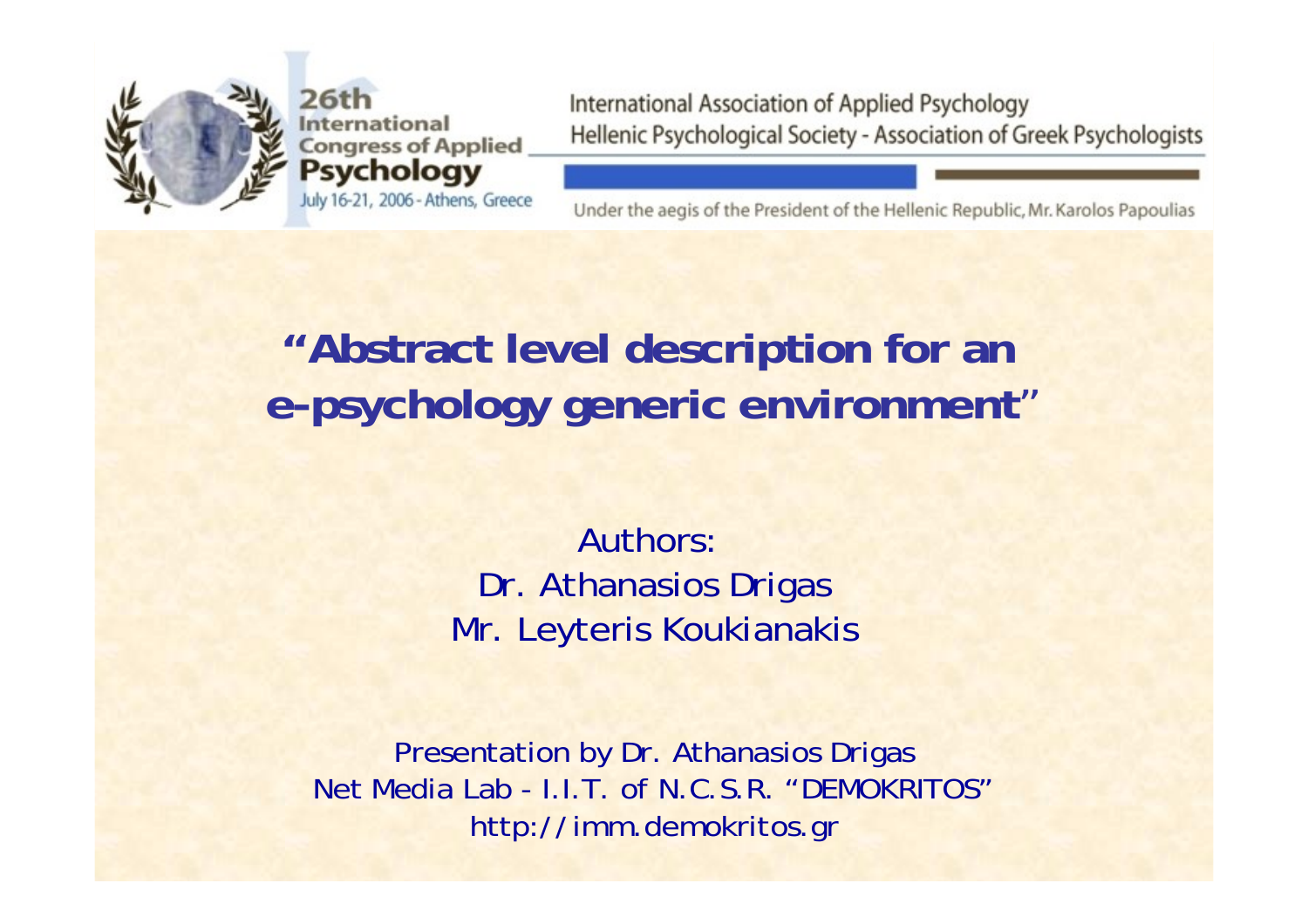

nternational **Congress of Applied Psychology** July 16-21, 2006 - Athens, Greece International Association of Applied Psychology Hellenic Psychological Society - Association of Greek Psychologists

Under the aegis of the President of the Hellenic Republic, Mr. Karolos Papoulias

# Net Media Lab Activities

- • Is involved in the development of the academic and research network of Greece since 1985
- •E-services such as e-learning, e-culture, e-commerce, e-business, eprocurement, e-testing, e-government, e-health and e-psychology
- • Has been running more than 30 Projects in the last 5 Years at National and International Level
- •• Is active as a counselor for e-services (design, development & running) for various organizations and Ministries of Greece since the early 1990s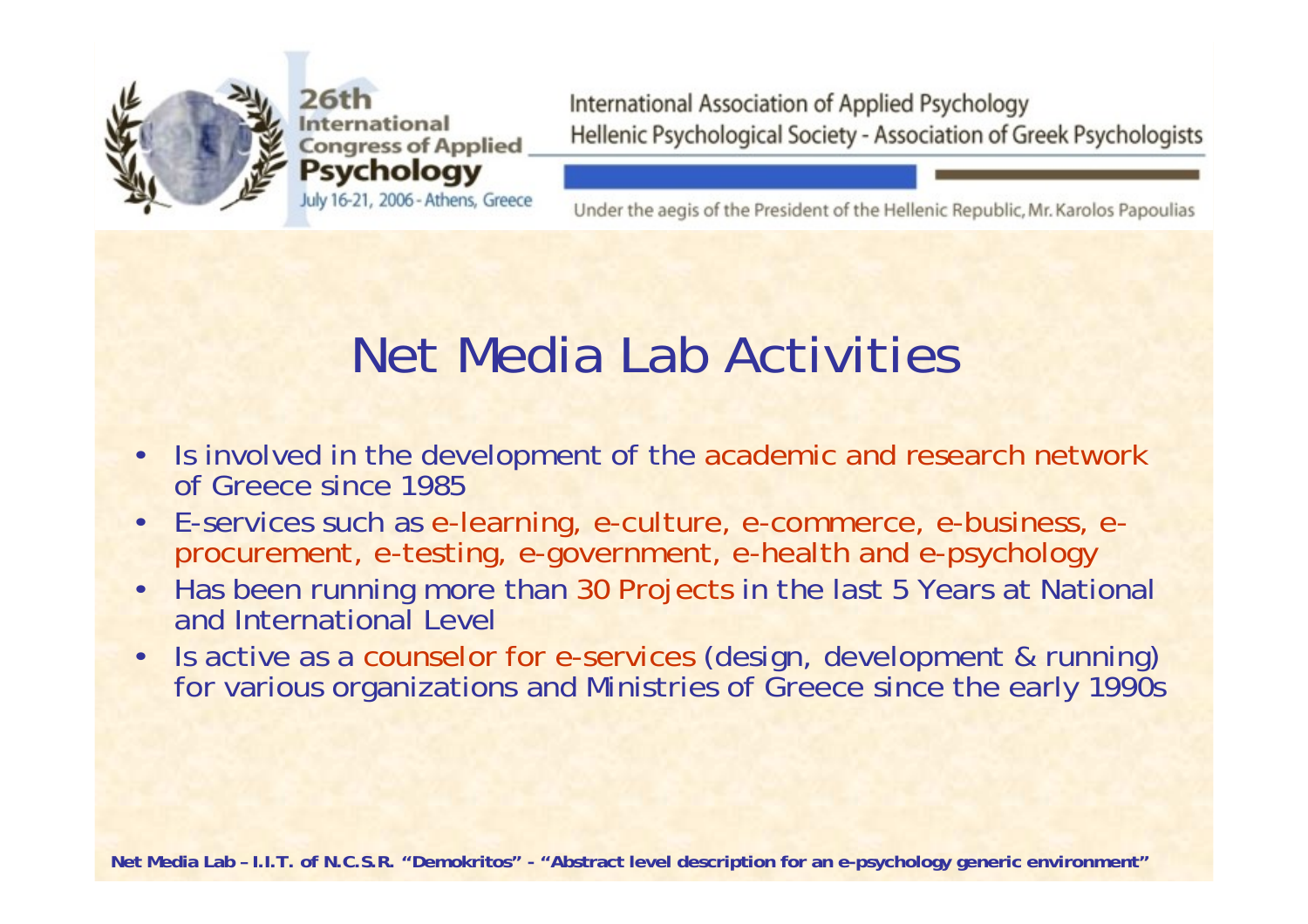

July 16-21, 2006 - Athens, Greece

International Association of Applied Psychology Hellenic Psychological Society - Association of Greek Psychologists

Under the aegis of the President of the Hellenic Republic, Mr. Karolos Papoulias

#### **"Abstract level description for an e-psychology generic environment**"

ICT and e-services have invaded the psychology domain and have created the term e-psychology. This abstract presents an e-psychology generic environment. The environment supports the major Psychology approaches (cognitive, psychodynamic, behavioural-learning, phenomenologyhumanistic and biological) with respect to different approximations to psychological process and intervention.

The environment offers tools and services, which fall into two major groups of services, the informative group and the communicative group of services. The former offers electronic tests and auditing tools, automated diagnosis, electronic content and knowledge for instant access, online databases hosting frequently and non-frequently found cases, tools to trace the impact and the progress of any treatment or supporting method etc.

On the other hand, the latter offers alternative paths of communication (real time and non real time) between the psychologist and the supported person, in order to trace the impact and the progress of therapy, supporting, consulting and intervention. It is important to underline that epsychology is not an alternative psychology field, but a resource to encase the conventional psychology process. E-psychology offers powerful infrastructures, tools and services in order to deliver their advanced quality to the end users, both psychologists and supported persons (students or pupils).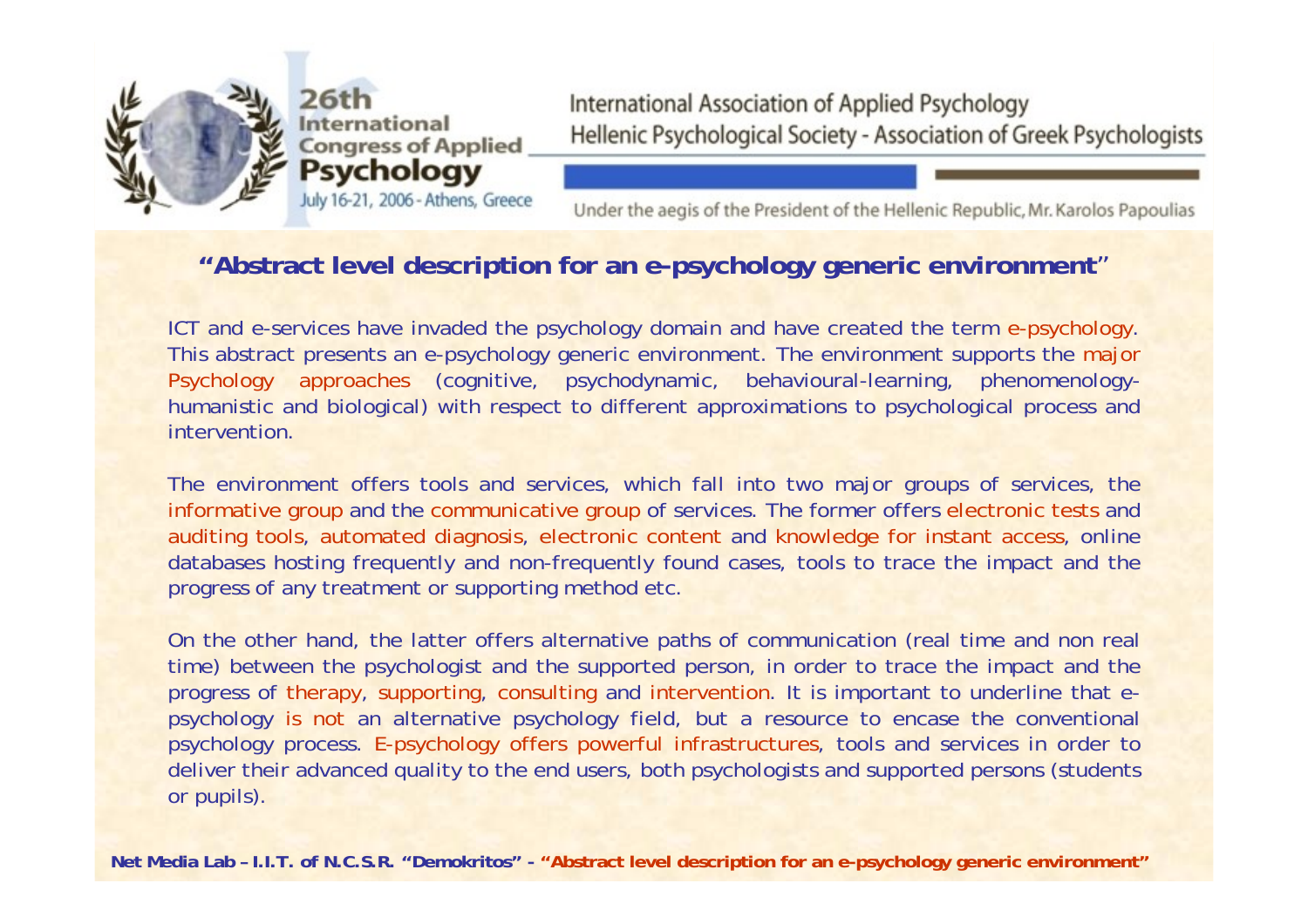

26th nternational **Congress of Applied Psychology** July 16-21, 2006 - Athens, Greece International Association of Applied Psychology Hellenic Psychological Society - Association of Greek Psychologists

Under the aegis of the President of the Hellenic Republic, Mr. Karolos Papoulias

## **1. Abstract Level Description – Logical Structure**

The aim of the platform is the integration o f the ICT with the traditional learning and psychology processes for the development of a electronic system that supports the e-learning as well as e-psychology.

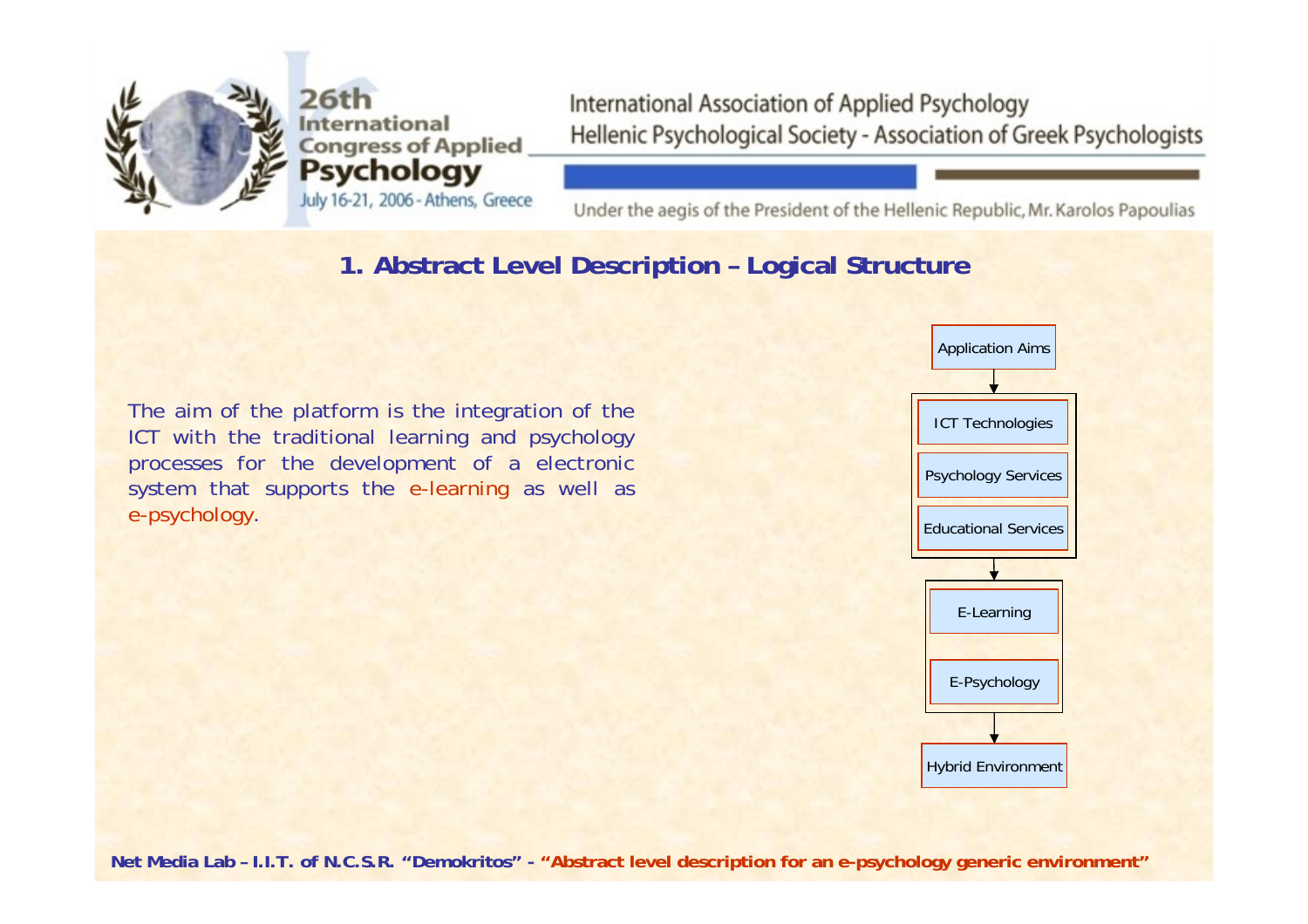

26th **International Congress of Applied** Psychology July 16-21, 2006 - Athens, Greece International Association of Applied Psychology Hellenic Psychological Society - Association of Greek Psychologists

Under the aegis of the President of the Hellenic Republic, Mr. Karolos Papoulias

#### **1. Abstract Level Description – ICT Services**

As far as the ICTs are concerned they are distinguished into two major service categorie s. The "informative" and "communicative" services. The latter are divided into two services subcategories. The real time and non real time services which determine the terms ms "synchronous" and "asynchronous" environments. These technologies were used for the development of the electronic system imprinting the traditional learning and psychology processes with "synchronous" and "asynchronous" learning and counselling tools in the system.

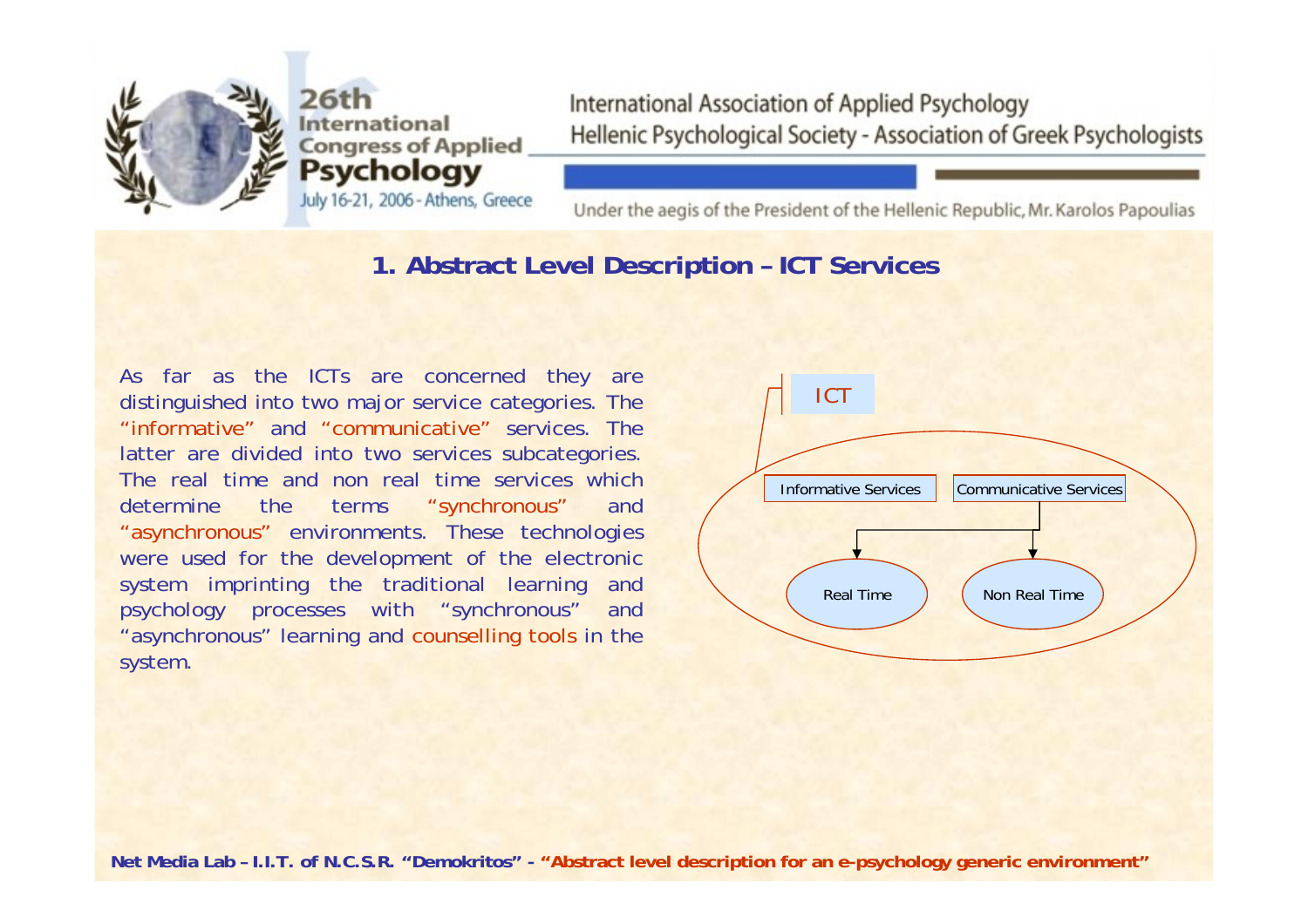

July 16-21, 2006 - Athens, Greece

International Association of Applied Psychology Hellenic Psychological Society - Association of Greek Psychologists

Under the aegis of the President of the Hellenic Republic, Mr. Karolos Papoulias

#### **1. Abstract Level Description – Psychology Services**

Psychology is distinguished into six major branches with respect to the cause of ones unusual behavior. All psychology branches refer to specific target groups based on unusual behavior problems. The method that each branch uses differs from the others while the processes (evaluation tests, diagnosis, therapy) are the same in all branches.

The possibility of supporting personal teaching – learning as well as of supporting classes or larger entities like levels of learning or virtual schools finds also similarities and proportions to e-psychological circle, with the possibility of supporting psychological consultancy in a personal way or in a small group, or larger handling entities of them, like therapy directions, or virtual psychological health centers.

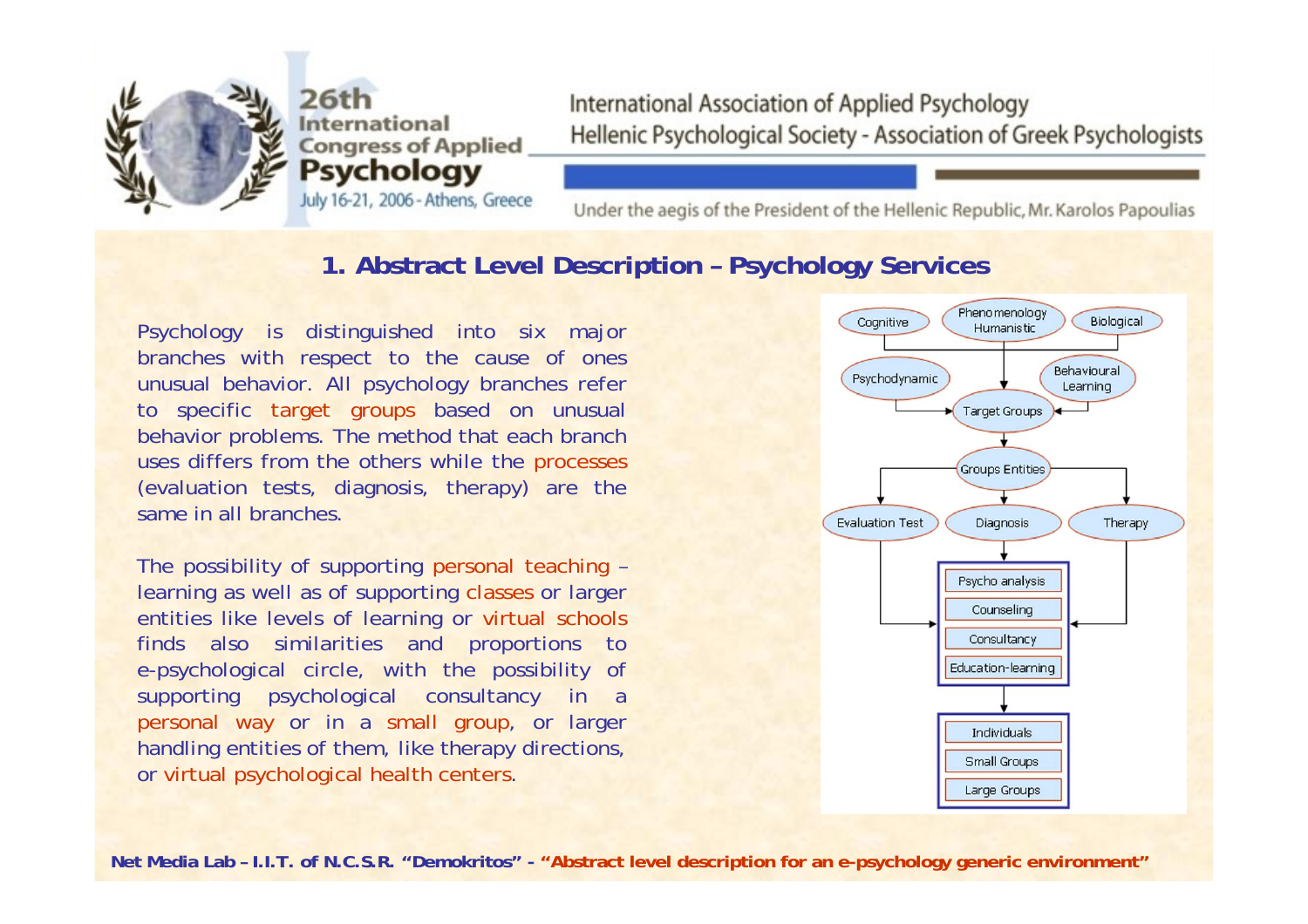

26th nternational **Congress of Applied Psychology** July 16-21, 2006 - Athens, Greece International Association of Applied Psychology Hellenic Psychological Society - Association of Greek Psychologists

Under the aegis of the President of the Hellenic Republic, Mr. Karolos Papoulias

## **1. Abstract Level Description – E-Psychology Structure**

The result of the ICT integration with the psychology processes is depicted in figure. This integration of the psych ology branches in a web-based envir onment is available to the internet user. The methods and processes that e ach branch follows are materializedvia electronic tools such as: discussion forums, message boxes, video and audio conferences etc. Similarly, the learning methods and processes are introduced into the same web-based environment via informatics tools.

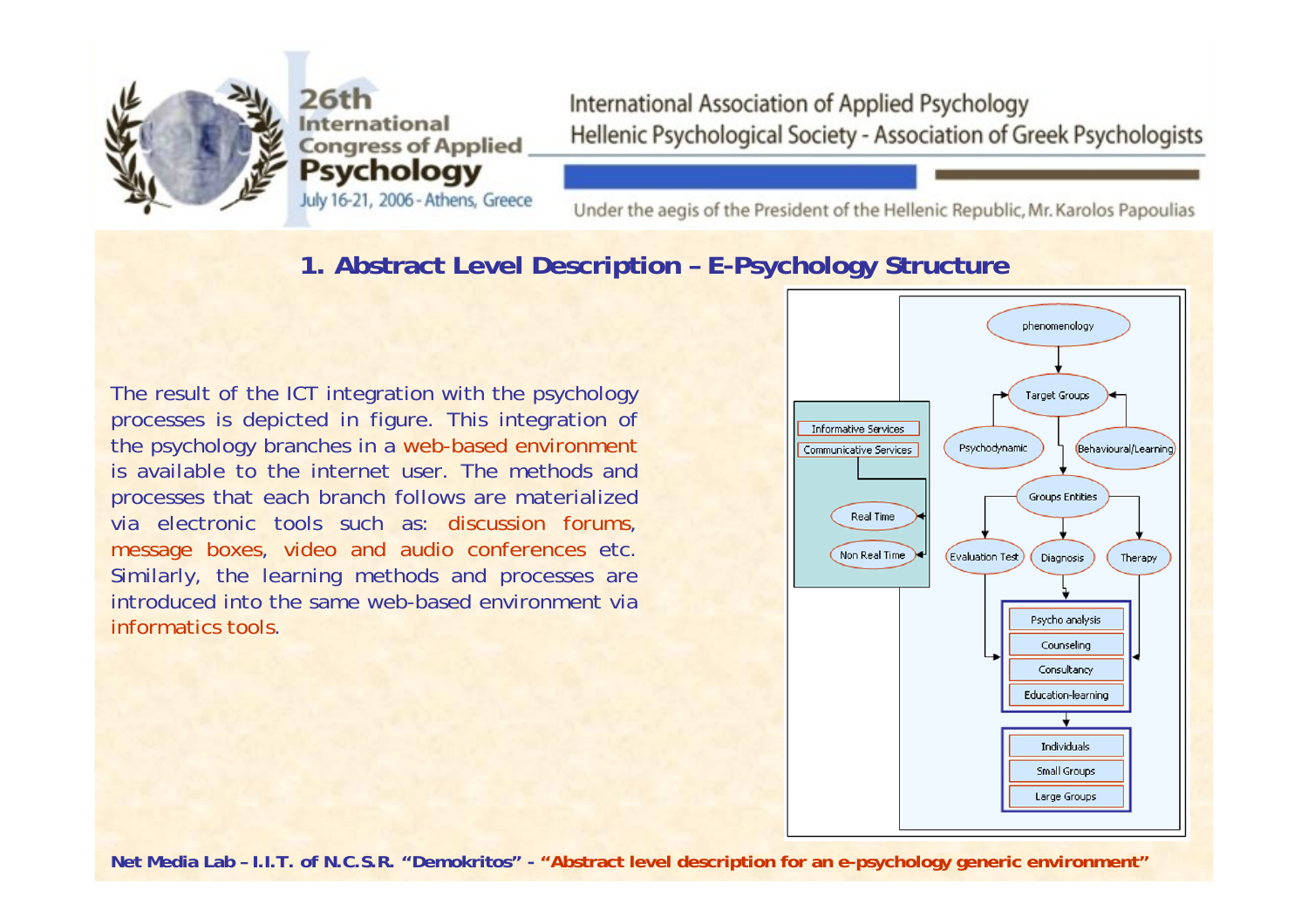

July 16-21, 2006 - Athens, Greece

International Association of Applied Psychology Hellenic Psychological Society - Association of Greek Psychologists

Under the aegis of the President of the Hellenic Republic, Mr. Karolos Papoulias

#### **1. Abstract Level Description - M o dular E nvironment**

The way that the e-learning and hybrid learning tools are rel ated to the correspondent e-psychology and hybrid psychology tools, is presented in figur e. From the figur e above, it is obvious that the roles of the ''instructor'' and ''student'' are transformed into theroles of ''psychologist'' and ''supported person'' respectively. The ''classes'' ar e turned into ''small therapy groups'' and the ''courses'' into ''Supporting material''. The "consulting material" (examples, exercises, multiple choice tests) correspond respectively to diagnosis, educational exercise for treatment and diagnostic tests.

Finally, all the tools (web directory, glossary, references, video and audio lectures, event-calendar, news, announcements, mailing lists, e-library, message box, e-mail, video and audio e-mail, video and audio conference, discussion forums, instant messaging, chat, and telephony) can be easily applied in both platforms.

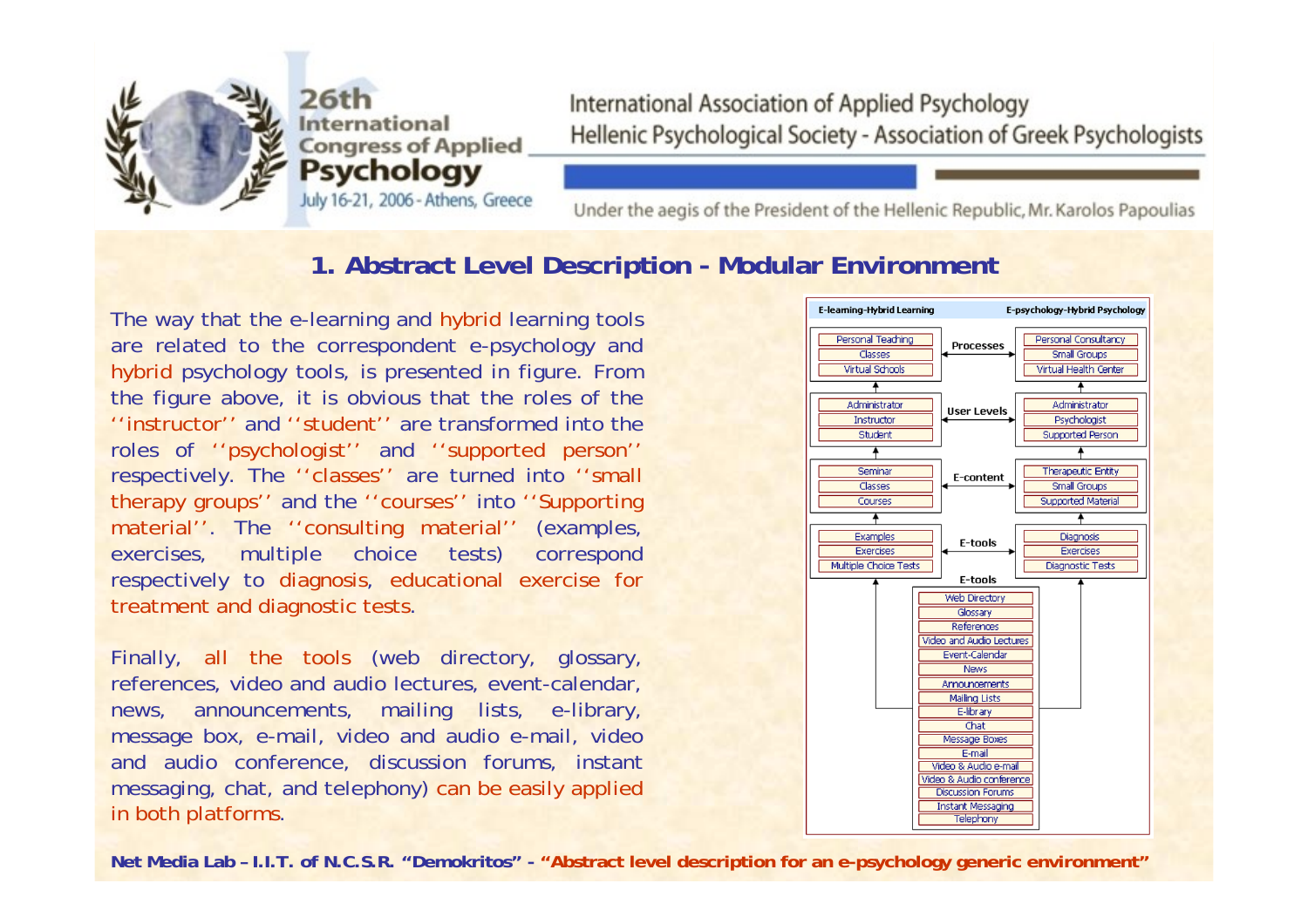

July 16-21, 2006 - Athens, Greece

International Association of Applied Psychology Hellenic Psychological Society - Association of Greek Psychologists

Under the aegis of the President of the Hellenic Republic, Mr. Karolos Papoulias

#### **2. System Analysis – Environment Tools**

The environment includes tools that offer flexibility and adaptability depending on their use. The design of these tools was based on existing web services, such as discussion forums, chat, message box, e-libraries, which are widespread in the public web community. These tools are distinguished in two major groups: ''informative'' and ''communicative''.

The former is divided further into two subcategories: "informative" and "supportive" tools, which include services related to the educational-supporting material and its presentation. Similarly, the latter, is also divided into two subcategories: "real time" and "nonreal time" tools, which include services that allow the communication of different user groups (users belonging to a different session level).

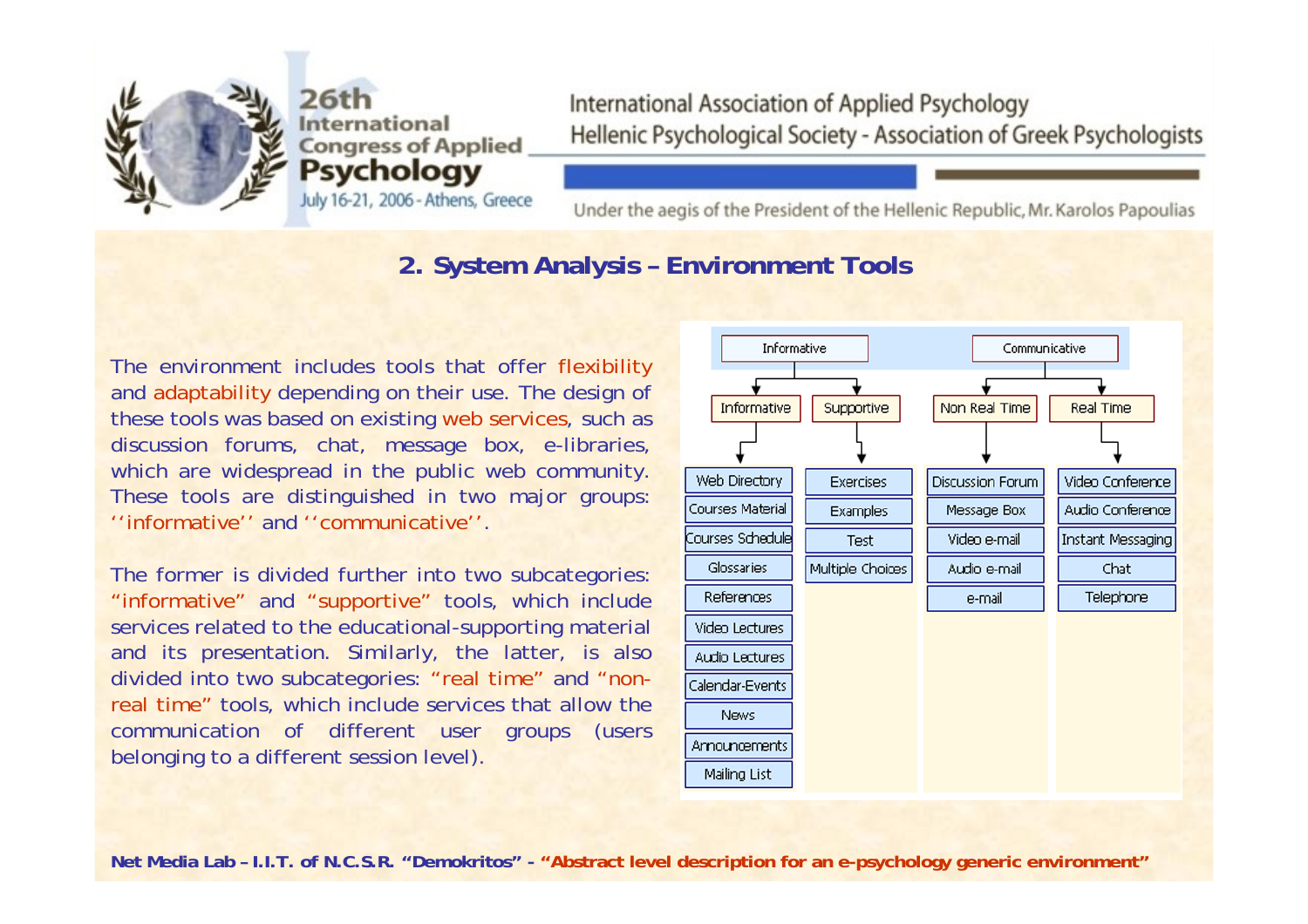

July 16-21, 2006 - Athens, Greece

International Association of Applied Psychology Hellenic Psychological Society - Association of Greek Psychologists

Under the aegis of the President of the Hellenic Republic, Mr. Karolos Papoulias

#### **2. System Analysis – User Levels**

Four user levels are distinguished in the environment, each of which uses different supporting tools. Depending on the corresponding use, these levels have a different role: administrator, instructor-psychologist, student-supported person and unauthorized user.

The user levels for hybrid learning and e-learning correspond to the relative user levels of hybrid psychology and e-psychology. That is to say, that every administrator for example, whether for elearning or e-psychology has the same tools and services at his/her disposal as well as the same restrictions.

Each of them interacts with the other through the ''informative'' and ''communicative'' tools relatedto each level.

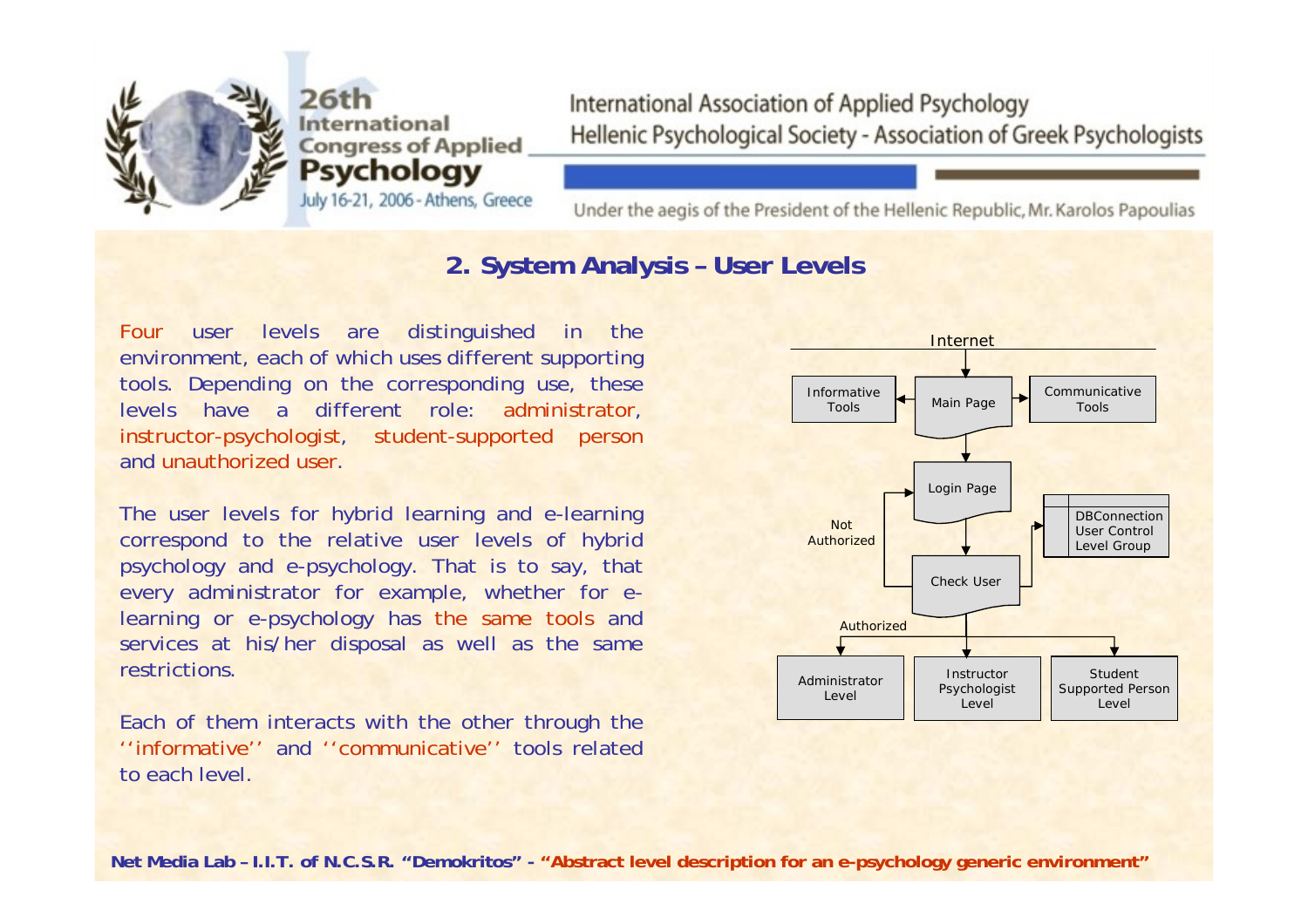

July 16-21, 2006 - Athens, Greece

International Association of Applied Psychology Hellenic Psychological Society - Association of Greek Psychologists

Under the aegis of the President of the Hellenic Republic, Mr. Karolos Papoulias

#### **2. System Analysis – Administrator**

The administrators coordinate and manage the corresponding application via the corresponding administrative tools, depending on whether they are e-learning or e-psychology administrators.

They also determine which user level-group has the permission to use the corresponding ''informative'' and ''communicative'' tools.

Moreover, the administrator can communicate with the instructor or psychologist in order to be kept informed about the progress of the instructors' psychologists' courses and sessions respectively.

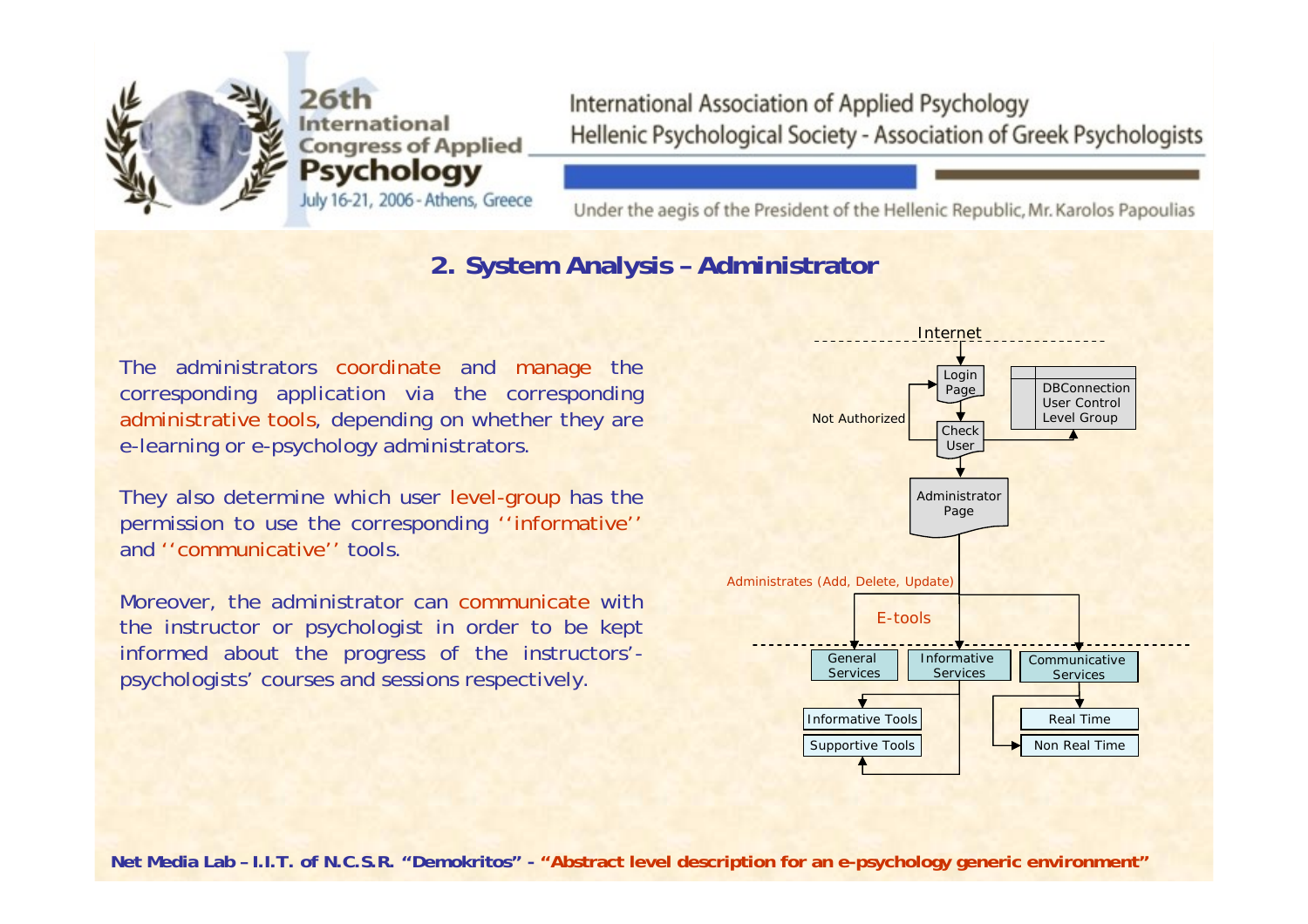

July 16-21, 2006 - Athens, Greece

International Association of Applied Psychology Hellenic Psychological Society - Association of Greek Psychologists

Under the aegis of the President of the Hellenic Republic, Mr. Karolos Papoulias

#### **2. System Analysis – Instructor - Psychologist**

At this level, the instructors determine the educational and consulting material depending again on whether they are e-learning or e-psychology instructors. In addition, they also determine the development and the way that the material will be presented to the students-supported persons and to the entire internet community.

The instructors are able to produce the e-content of their course, aiming at the better comprehension and assimilation of it from both their studentssupported persons as well as the unauthorized visitors.

Finally, at this level, the communication between the instructors and the students-supported persons aims at the resolution of questions that rise during the courses and sessions respectively.

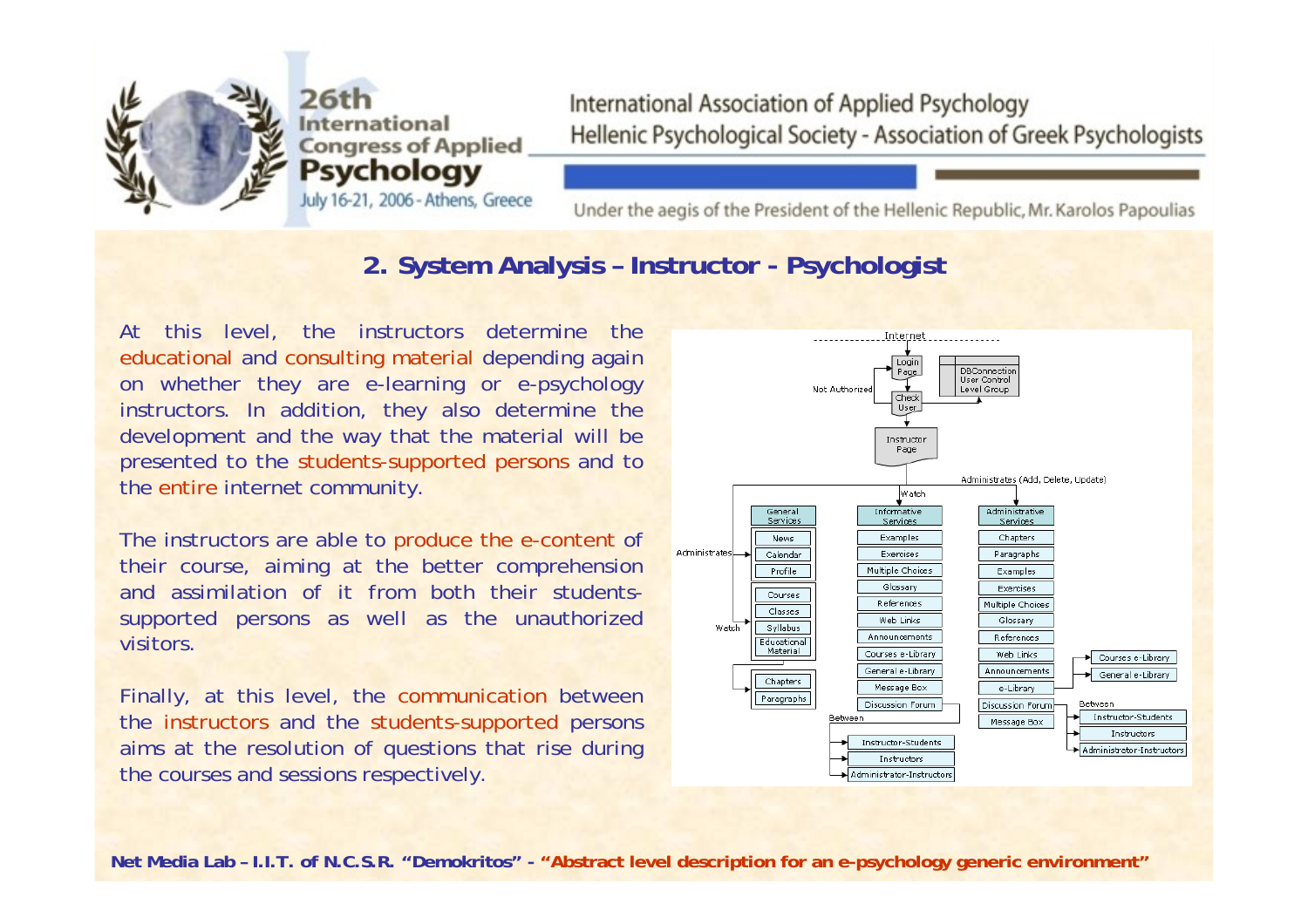

July 16-21, 2006 - Athens, Greece

International Association of Applied Psychology Hellenic Psychological Society - Association of Greek Psychologists

Under the aegis of the President of the Hellenic Republic, Mr. Karolos Papoulias

#### **2. System Analysis – Student-Supported Person**

The students-supported persons determine the successful development of the seminars and courses.

Moreover, they read the educational-psychological material registered by the instructor, and communicate and pose questions to the instructor who is responsible for resolving the exercises and multiple choice questions.

A remarkable fact is that the students-supported persons have access to all the information and services, regardless of when they undertook a certain course-session, which results in the better development and understanding of the coursessessions.

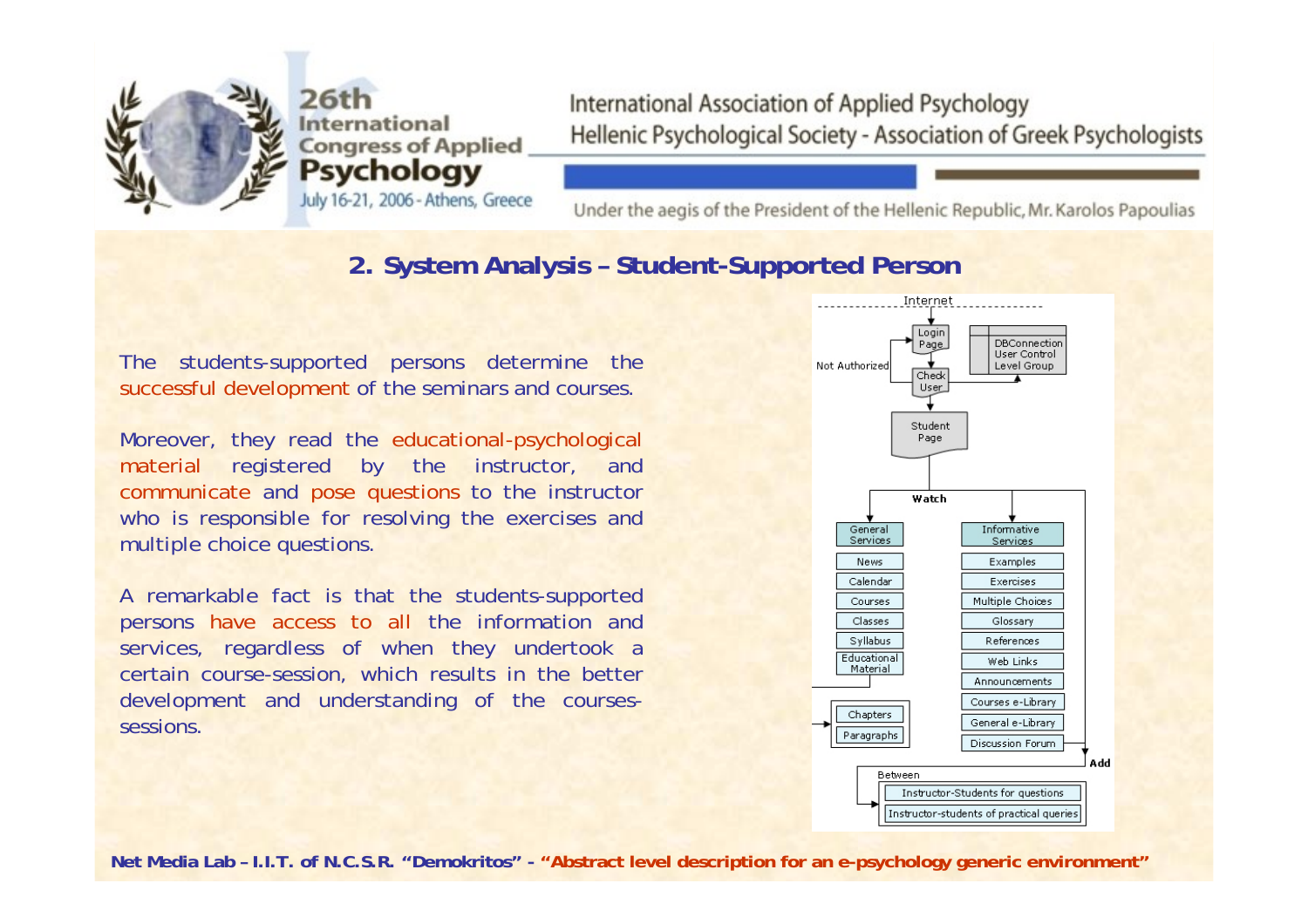

July 16-21, 2006 - Athens, Greece

International Association of Applied Psychology Hellenic Psychological Society - Association of Greek Psychologists

Under the aegis of the President of the Hellenic Republic, Mr. Karolos Papoulias

#### **2. System Analysis – Unauthorized User**

At this level, the visitors can easily browse the econtent of corresponding courses-sessions. The innovation of this level is the fact that the visitors can have access not only to the consulting material for each course-session, but also to the discussion forums between the instructors and the studentssupported persons (carried out during courses or during practical applications).

Finally, this level follows the philosophy-standard "knowledge-access for all" giving the permission to the random visitors to obtain the knowledge of their object of interest.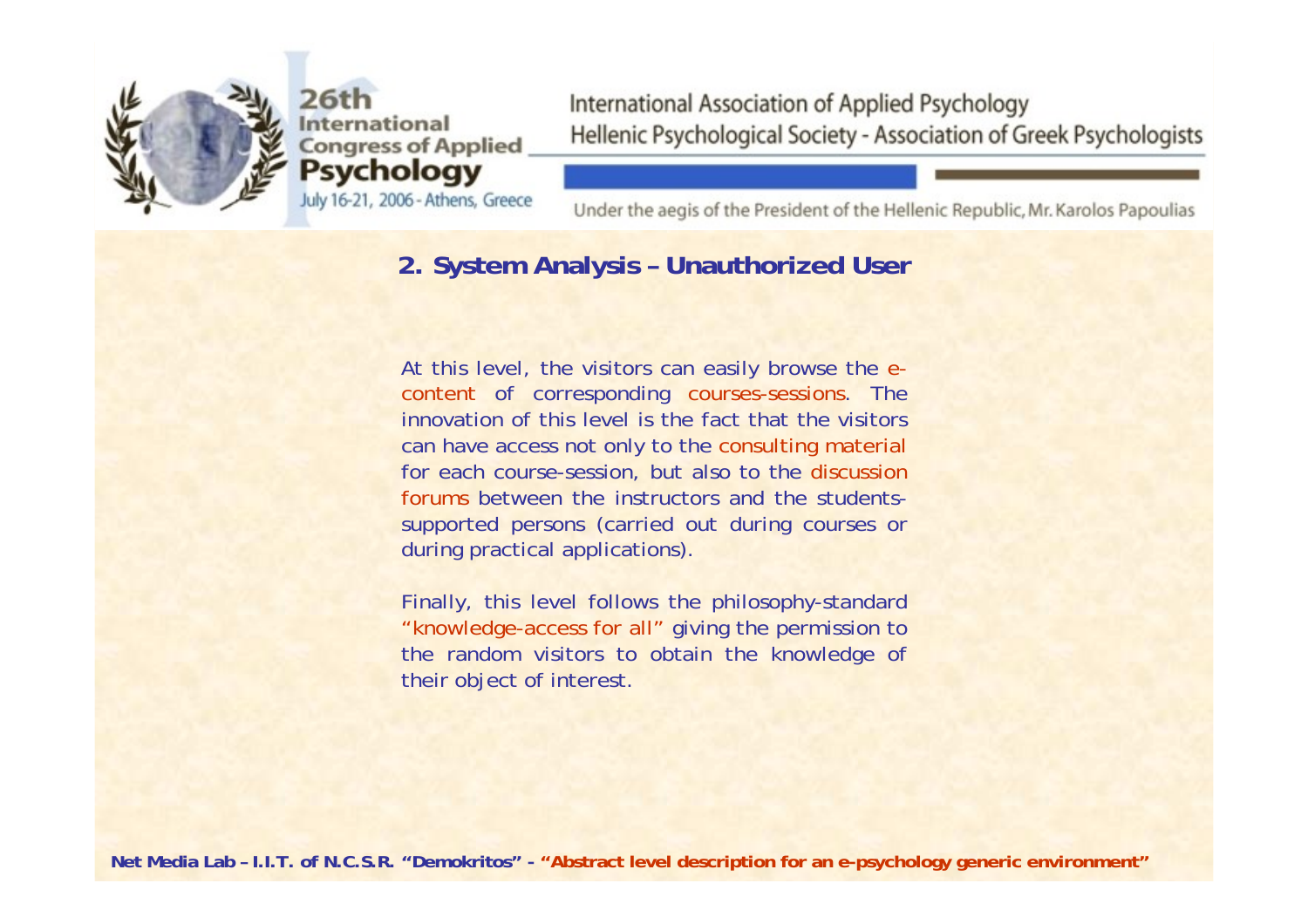

ternational **Congress of Applied** Psychology July 16-21, 2006 - Athens, Greece

International Association of Applied Psychology Hellenic Psychological Society - Association of Greek Psychologists

Under the aegis of the President of the Hellenic Republic, Mr. Karolos Papoulias

## **3. Pilot Project**

The presented environment was developed under the framework of the Greek research program, namely, ''Conditions Improvement of Inclusion to Educational System of Individual with Multiple Handicaps'' that was funded by the O.P.E.I.P.T. European community program (Operational Program of Education and Initial Professional Training).

The project's main objective was the training of special education teachers on multiple handicaps issues. The work included two seminar periods: ''training'' and ''specialization''. The former included training in physical classrooms while the latter included training in physical classrooms as well as e-learning.

This hybrid environment was parameterized and configured properly, to conform to the project specifications and needs. In this way, it assured the distant training form and also supported the dissemination of new ideas and knowledge in the special education community.